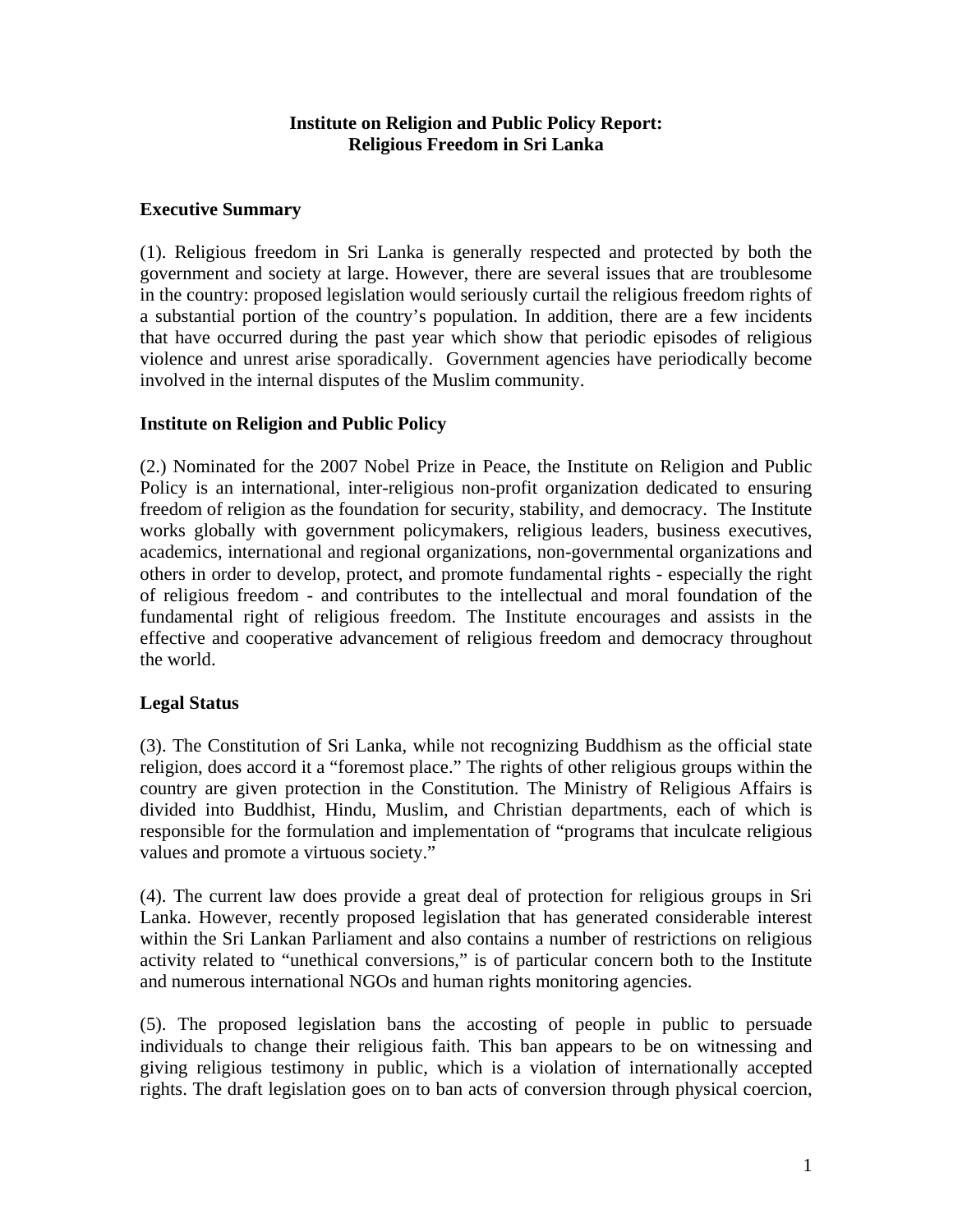deception, and "allurement." The term "allurement" is particularly questionable, as it bans conversion attempts that, according to several of the legislative drafts, include "the offer of any gift or gratification either in cash or kind, or the grant of any benefit either pecuniary or otherwise." The ambiguity of this clause leaves open the possibility that many religiously-based charities will be severely hampered in their abilities to provide aid and to minister. There, of course, have been reliable reports such as the UN Rapporteur on Religious Freedom's 2006 report on Sri Lanka (E/CN.4/2006/5/Add.3) which document instances of the use of improper ways of persuading people to change their religion by some groups. In her report, the Special Rapporteur called on those groups to "respect the religions of others and not to use aggressive forms of proselytism, which could disturb the atmosphere of religious harmony and exacerbate religious tensions". However, the Special Rapporteur advised against this legislation as it "criminalizes certain acts aimed at converting anyone to another religion" and "leads to human rights violations" which is not an appropriate response to the current religious tensions. The Institute shares these concerns about this legislation.

(6). Several of the more malevolent proposed penalties for the violation of the draft legislation include collective punishment for all members of a religious organization that is found guilty of a violation of the previously mentioned restrictions, unless they can prove they had no knowledge of the offense. This leaves open the possibility of exploitation by overzealous prosecutors or societal pressures if the religious community or group in question is not an accepted part of the mainstream.

(7). While the proposed legislation was sent to committee, and as of yet is not being moved, the fact that it went as far as it did is of great concern to the Institute and other human rights monitoring organizations. This proposed legislation is an example of the negative attitude towards minority religious communities that is currently prevalent among a disturbing percentage of the Sri Lankan national legislature.

# **Unofficial/Sectarian Violence**

(8). There were numerous incidents of sectarian violence in the country which had a negative impact on the situation of religious freedom. Many of these incidents of violence were directed against the country's Christian population. The National Christian Evangelical Alliance of Sri Lanka reported 39 attacks on Christian churches, organizations, religious leaders, or congregants during the past 18 months. February 9, 2007, in the district of Polonnaruwa it was reported that numerous persons driving pickup trucks equipped with loudspeakers were calling on people to gather at local Buddhist temple in order to organize to drive Christians away. The police prevented violence from occurring. However, the Protestors demanded the resignation of the Christian clergy and a cessation of Christian religious activity in the area or "face consequences for which the organizers of the protest would not be responsible." On February 11, 2007, the congregation of the Christian Centre of Bandaragama in Colombo was pelted with rocks by unknown vandals during Sunday morning worship services.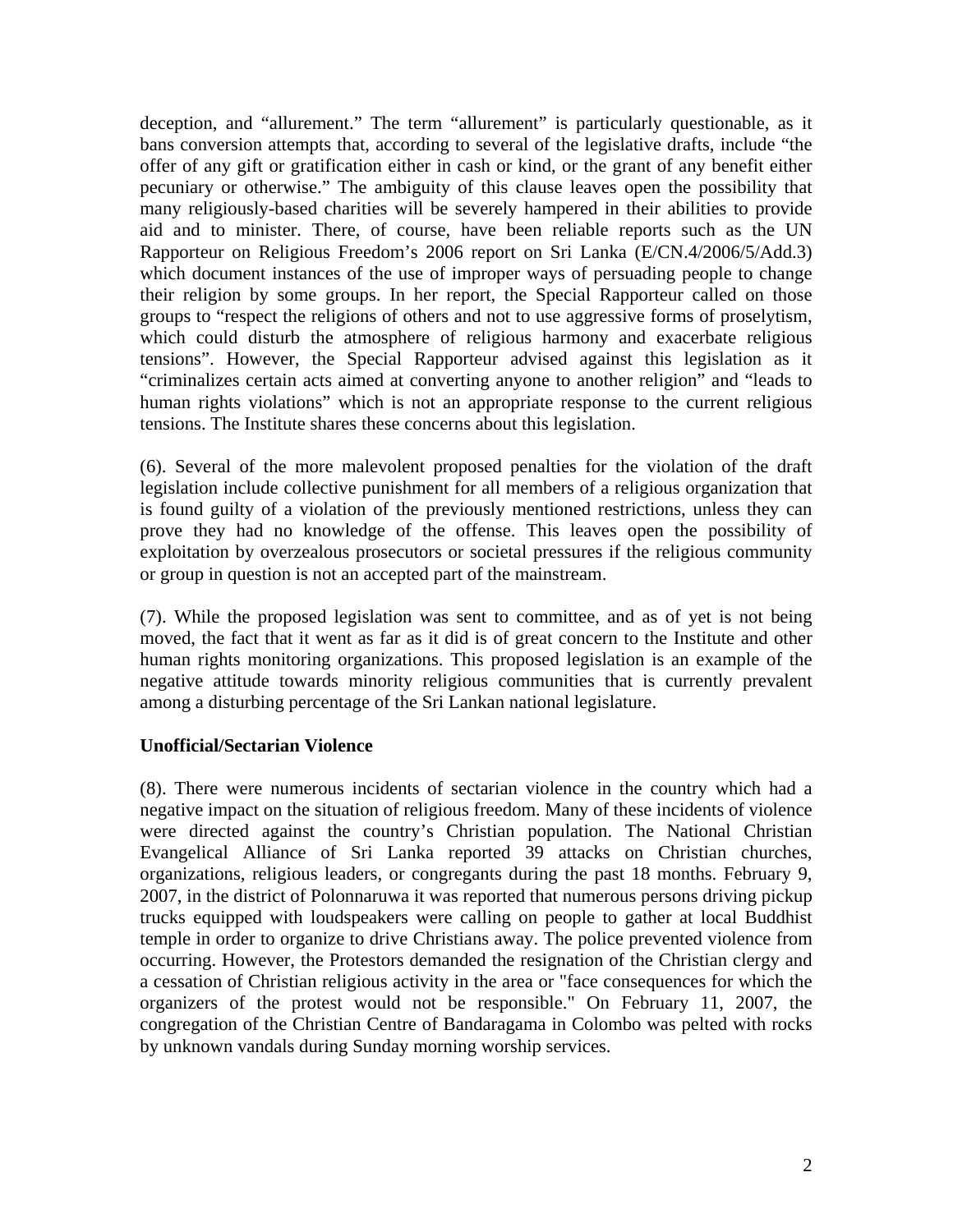(9). In her 2006 report regarding religious freedom in Sri Lanka, the UN Special Rapporteur for Religious Freedom condemned the attacks that have been carried out against members of the Christian minorities and criticized "the passive attitude" of the Government. She urged "the Government to take systematic action, including through its judicial apparatus, to address these attacks". The Institute joins in the Rapporteur's call for the Sri Lankan government to take action to safeguard and protect the well being of all religious minorities in the country.

(10). There were several incidents in the country that occurred between various Muslim sects, in many of these incidents the government played a complicit part. On May 18, 2007, the Ahmadiyya Muslim community in Negombo asked for and received local police protection at their mosque following threats from Sunni Muslims to take over the mosque. On May 11, 2007, a group of Sunni Muslims had come to the Ahmadi mosque in Negombo and held prayers there, barring the Ahmadi group from entering. Police that were present decided not to do anything about the protestors. On December 7, 2006, a leader of local Sufi Muslim sect, Abdulla Pailvaan, called the All Island Tharikathul Muffiheen or AITM died. The sect decided they wished to bury Pailvaan in a local Muslim mosque in Kathankudy. The local government sponsored Board of the Theologians, the Kattankudy Jammiyathul Ulema, said that they had served an edict of Murthath on the deceased leader for "preaching unorthodox religious practices and promoting pantheism." A Muslim judge held inquiries into Pailvaan's burial and ordered that his remains be exhumed and interred in the common Muslim Burial grounds. The judge also directed police to take down the tower of the Sufi sect's prayer center because it violated building height restrictions. In the ensuing violence, a group of Sunni Muslims attacked the Sufi mosque, killing two AITM members, injuring many more, and damaging several thousands of dollars worth of government and private property. Eventually, the AITM exhumed their leader and reburied him in a public cemetery. It is not the role of any government body to declare one organization or another heretical or to have a role, other than as a peacemaker, in dictating the outcome of internal debates between or within religious communities.

(11). A few incidents of reported or attempted violence against Buddhists also raised tensions in the country. In late August 2007, a bomb was discovered hidden along the path of a Buddhist religious procession that was to take place in the city of Kandy in honor of the country's foremost Buddhist religious ceremony. It is widely believed that the LTTE is responsible for this incident.

#### **Positive Trends**

(12). The government generally protects the rights of its religious communities to practice their religion as they see fit generally. In addition to traditional Buddhist holidays, several non- Buddhist holidays, such as Hindu Thai Pongal, New Year, and Deepawali festivals, the Muslim Hadji and Ramzan festivals and the Prophet Muhammad's birthday, and Christian Good Friday and Christmas, are treated as national holidays. Most religious communities live in harmony with their neighbors.